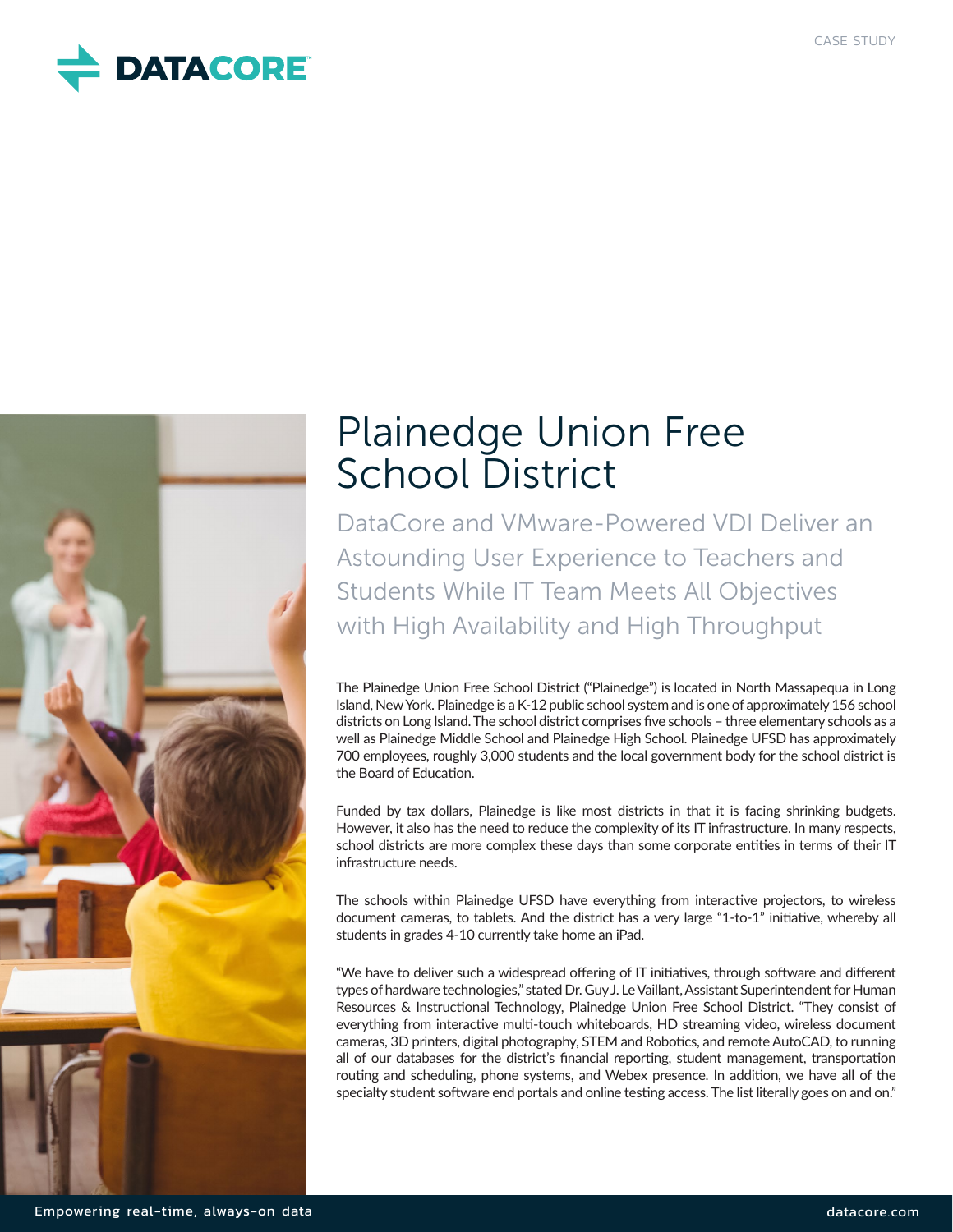## AN INFRASTRUCTURE THAT IS NOW TOTALLY VIRTUALIZED

**Plainedge is currently 99.8% virtualized according to Lortie, apart from two regular hardware servers acting as Domain Controllers, DNS and DHCP Servers at each site. Everything else is virtualized – the entire infrastructure, including the organization's Cisco phones, voicemail and GoToMeeting systems.**

#### Performance

**"Even before introducing auto-tiering, we have seen enormous improvements in performance," stated Lortie. "With auto-tiering, everything managed by DataCore as backend storage now benefits from the auto-tiering – not just the memory caching – so there has been another boost of performance across the entire infrastructure."**

## Auto-tiering

**With DataCore, Plainedge has been able to recapture stranded capacity and dynamically place workloads on the right devices based on their importance. With multiple vendor devices at work, operating under the DataCore storage virtualization umbrella, auto-tiering has now automated what the Plainedge IT team could not do manually. And that has been to constantly match storage where it is most effective and efficient in order to get the most optimal performance possible.**



Moreover, according to Dr. Le Vaillant, "Teachers and students today just want technology to work and they expect it to work 24 hours a day and seven days a week, In fact, our goal is that IT resources should be like running water to the endpoint user – it should just be available when they need it, always on and reliable."

Speed, efficiency and uptime all result from having the right – or wrong – storage deployed. Plainedge's IT systems also support a complex video surveillance system, which places a lot of demands on storage. There is an upgrade to the theater in the works, and Plainedge is about to begin recording and streaming out student performances. Moreover, there is an inordinate amount of multimedia that is being kept in the IT environment on both the operational side as well as for students and teachers. All of this and more make up the digital assets at Plainedge..

#### VIRTUALIZED DESKTOPS & VIRTUALIZED SERVERS NEED VIRTUALIZED STORAGE

#### **Dr. Le Vaillant explained his choice to virtualize desktops as follows:**

In the past before Plainedge virtualized, every year he had to reimage thousands of PC's – and even with antivirus software running, the PC's would get corrupted somehow, icons would disappear, hard drives would fail, updates would not install properly, and there was always something to do to get the PC back to a functional state. PC's would run slowly and they would take forever to log-in. Because they had moving parts; they wouldn't last very long. So he was constantly dispatching people and using up manpower to solve issues with the endpoint – the desktops. Not only was this inefficient from an operational standpoint – due to the cost constraints – but it was far from efficient from an organizational standpoint, as far as delivering a positive end-point experience.

"Teachers need the technology in classrooms to work," stated Dr. Le Vaillant. "Teachers can't be wasting valuable instructional time with slow login times and troubleshooting IT issues in the classroom. They need to maximize that time for student learning."

It was at this previous school district that Dr. Le Vaillant and Jean-Claude ("J.C.") Lortie, Senior Systems Engineer at CSDNET, a DataCore-authorized partner and IT solutions provider, started their work with VMware and VDI initiatives. Le Vaillant saw firsthand the benefits of VDI (Virtual Desktop Infrastructure) to deliver the endpoint experience. Dr. Le Vaillant and J.C. Lortie brought this experience to the Plainedge School District.

Now, Plainedge is a complete zero-client VDI implementation, using Dell Wyse P25 and P45 devices.

"We have no PC's and teachers love it," noted Dr. Le Vaillant.

These Dell Wyse P25 and P45 zero-client devices that are in every classroom each have a small profile.

The zero-client devices have no hard drives, no moving parts, and they contain no software image that can be altered. Each device is virtually "instant on" and draws less than six watts when on and less than one watt when in stand-by mode. Because the devices are linked clones containing no software image, they can't be altered even if they get a virus or spyware – meaning the icons displayed always stay protected and therefore intact. Teachers and students have the same experience no matter where they login. What's more, teachers and students login in very quickly and teachers who move from classroom to classroom can reconnect to their virtual machine with their desktop still loaded with all of their application in less than three seconds.

Once the server and network infrastructure was built out, it became evident to the IT team that storage was the last frontier to make data highly available.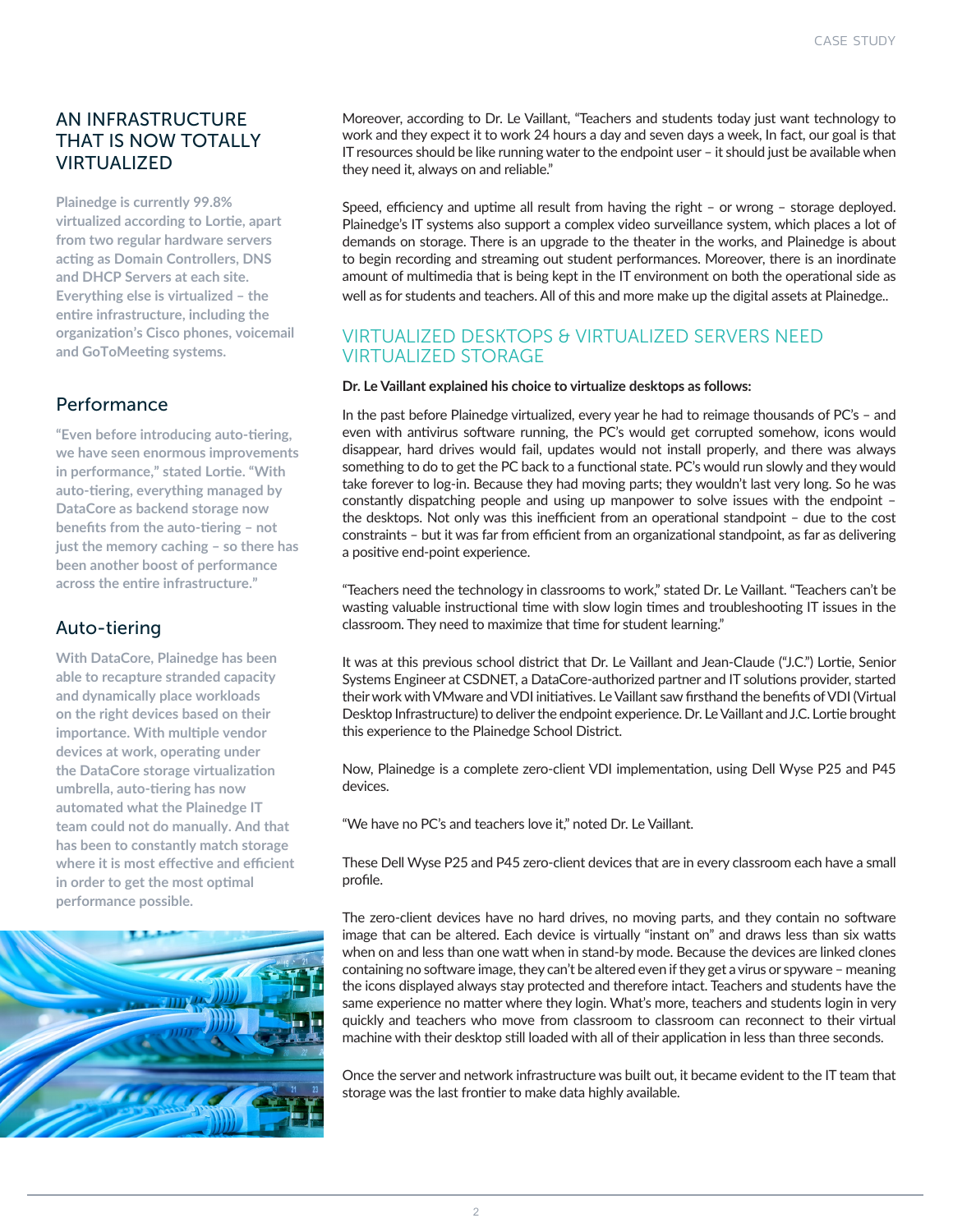"As a result of trial and error and in a quest for true high availability, Plainedge ended up with quite a few storage devices," explained Dr. Le Vaillant. "I have a legacy EMC device that was here when I arrived, which the district invested a lot of money in. We have quite a few HP legacy storage arrays."

Plainedge also has some Dell EqualLogic arrays with SSDs that Dr. Le Vaillant put in to handle the I/O and performance needs of VDI.

Dr. Le Vaillant knew the school district needed a highly available infrastructure split over two data centers to maintain high availability even when one site was temporarily out of commission. This, coupled with the fact that Plainedge had a number of devices from multiple manufacturers, left Plainedge facing a decision as to whether abandon (or re-task in an efficient manner) the EqualLogic devices (which was not really an option) and go all-in for EMC to get the functionality it needed for high availability, redundancy and auto-tiering – or abandon EMC outright and go with an all-EqualLogic solution.

"We kept looking at costs, and we really did not feel good about either way forward until we found DataCore," noted Dr. Le Vaillant.

Dr. Edward A. Salina, Superintendent of the Plainedge School District states, "The transformation in the instructional technology infrastructure has been phenomenal. Our conversations with teachers and administrators now center on instruction integration and no longer about what isn't working or loading fast enough in classrooms. Teachers can move from classroom to classroom and reconnect to their virtual desktops. In less than three seconds they are ready to teach."

## DATA IN TWO PLACES

The IT team at Plainedge talks all the time with their IT solutions provider – and authorized and fully trained DataCore partner – CSDNET about the ways to improve its virtual infrastructure and how to take that to the next level. It was CSDNET that suggested the DataCore solution, which sounded like a great software-defined storage platform that could do for Plainedge on the storage-side what virtual servers do on the server-side. Most importantly, the DataCore solution delivers high availability to the overall data infrastructure.

"We are thrilled with what DataCore does on the storage side of the virtual infrastructure, and from a cost-perspective it is a complete home run in that it is vendor-agnostic," commented Dr. Le Vaillant. "I can take any storage that I have, run it behind the DataCore solution and that storage comes online, provides extra storage and is super-charged with the intelligence, performance and single management interface."

Plainedge did not have to abandon its investment in EqualLogic or EMC. And Plainedge is not trapped in an expensive, proprietary, storage hardware solution that becomes problematic later on. When necessary, Plainedge can rotate in and out different storage products. Plus, the DataCore softwaredefined storage environment can leverage Plainedge's flash storage – aggregating them into the virtualized pool.

Dr. Le Vaillant describes the caching as "great" and notes that it boosts data retrieval substantially and the IOPS are amazing. What's more, the IT team is quick to praise the ease-ofuse of DataCore – even for such a comprehensive and robust solution.

"Redundancy is the key objective that DataCore solves so elegantly with intelligent, portable software. And the proof is in the uptime," stated Dr. Le Vaillant. "I can honestly say that by embracing softwaredefined storage with DataCore we have been able to transform the IT infrastructure and management of the IT environment at Plainedge. We like being proactive for maintenance, and we do maintenance all the time on our VMs. Because of the way virtual environment works with DataCore, we can take a storage device, put it into maintenance mode and do whatever updates we need to do to that device, and then put it back in service – without any interruption to our endpoint users."

#### PLAINEDGE UNION FREE SCHOOL DISTRICT'S VIRTUAL DATABASES & APPLICATIONS

#### Databases:

**Oracle, Microsoft Exchange SQL, Microsoft SQL**

#### Applications:

**Powerschool (SIS or Student Information System), Microsoft Exchange 2013, Sophos Antivirus, Sophos antivirus email, Google Apps, Edutracker, Read 180, Transfinder (Transportation System), WinCap (Financial Software), AirWatch (MDM for iOS), ASSET (District Inventory), Lexmark (Lexmark management for printers in district), OTRS (Technology Support System), Terradici (Zero Client Configuration & Management), Varonis DatAnywhere (Plainedge Cloud service), Print Manager (Remote Print Manage System), Commvault (Backup System), VEEAM (Virtual Backup System), Ensemble (Media & Transcoder), Wowza (Media Streaming Engine), GFI Fax Maker (District Fax System), IPCELERATE (Emergency Lockdown System), WebEX, VMware Horizon 7 View, VMware VCenter, VMware VSphere, Cisco Telepresence Video Communication System**

#### District Voice System:

**Cisco Call Manager (Phone System), E911 System, Unity Voicemail System, Cisco Jabber**

#### Microsoft:

**Domain Controllers (Active Directory), DNS, DHCP, Web Server, KMS, WSUS, File Servers, SSO, DFSperformance possible.**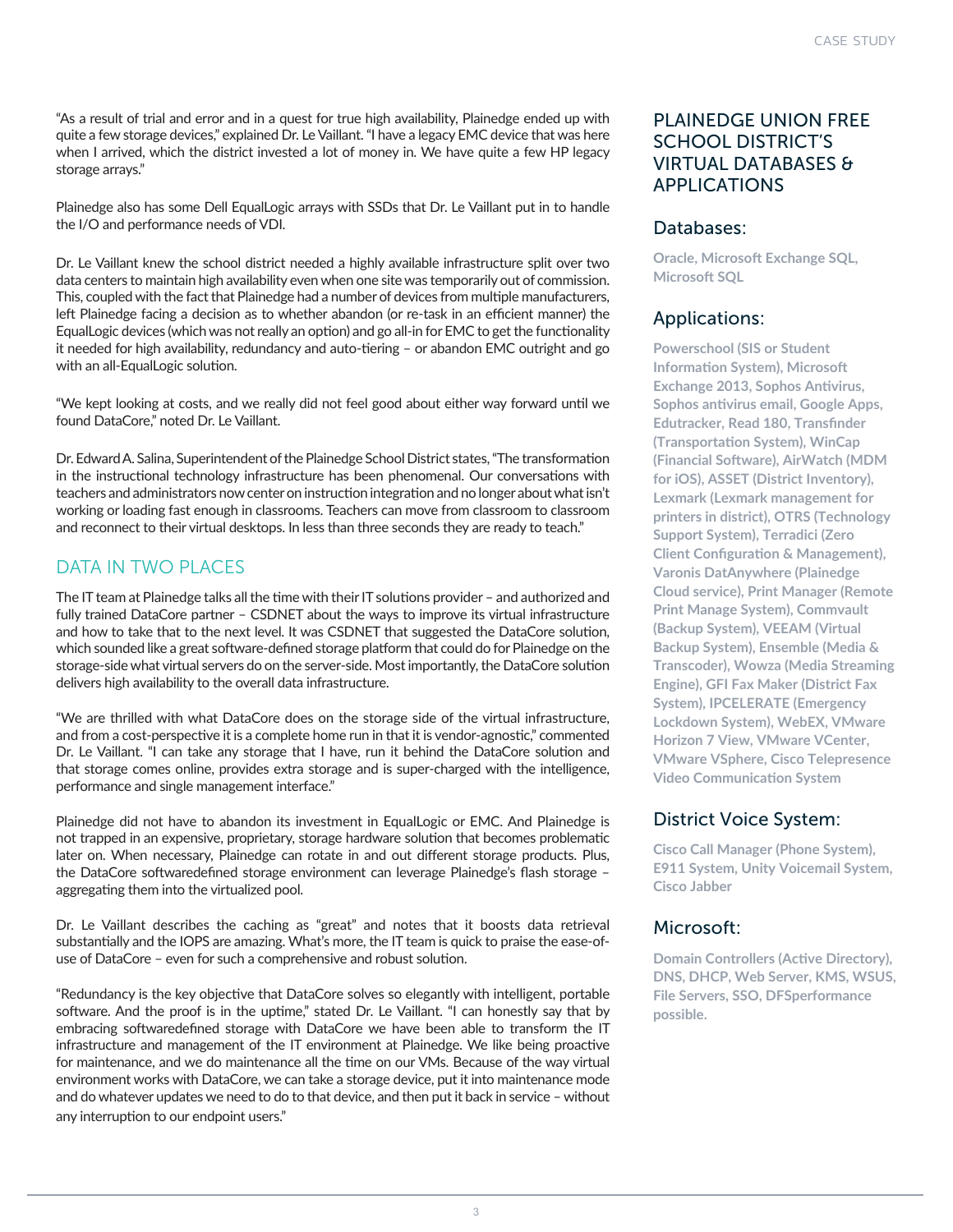## IT SNAPSHOT

- **• Primary Server Vendor that DataCore runs on:** Dell
- **• Storage Vendor(s) that backend DataCore:** Internal SSD drives, EqualLogic and EMC VNX
- **• Server Virtualization Platform(s):**  VMware vSphere
- **• Desktop Virtualization Platform:**  Their entire district's desktop infrastructure is virtualized and consists of about 1,400 desktops, running on VMware Horizon 7; these are hosted by 16 hosts.
- **• DataCore Managed Capacity (TBs):**  36 TBs (total)
- **• Number of Users Serviced:** 3,600+
- **• Number of physical "Host" servers:**  4 on the server side and 16 on the VDI side
- **• Number of Virtual Servers (VMs):** 85
- **• Number of Virtual Desktops:** 1,400
- **• Operating Systems (being used in the virtualized environment):**  Windows Server 2008 and 2012, LINUX and UNIX flavors, Windows 7 and Windows 10 desktops.
- **• SSD/Flash Vendor(s):** Intel SSD's inside the DataCore nodes; EqualLogic storage is completely SSD; EMC unit has some "caching" SSD's.
- **• Are you using auto-tiering?** Yes
- **• Software-Defined Storage Platform:** DataCore SANsymphony



## THE VIRTUALIZED ENVIRONMENT AT PLAINEDGE UFSD

Currently, Plainedge splits its network load by using two network centers – the High School and the Middle School. With VMware and the other tools being used, the IT team is able to split the physical load between the two buildings and the network sees it as one network center – which for redundancy and high availability works great.

On the vSphere side, in this initial phase the deployment includes several hosts and 85 Virtual Machines. On the VDI side, Plainedge is currently running 14 hosts and 1,400 desktops with VMware View.

"All of our installations are mirrored," stated J.C. Lortie. "With DataCore being flexible and efficient software, we at CSDNET are able to adhere to a virtual mirror philosophy whereby each and every drive that we create is always accessible from either location."

Two redundant DataCore nodes make this uptime possible – with one located at the High School and the other located at the Middle School. One of the mirrors links operates over a LAN, and the other mirror is a point-to-point dedicated fibre between sites.

The nodes run on Dell PowerEdge R730 XD servers. All of the storage "banks" are filled with solid state disks (SSDs) – specifically 1.5TB SSD drives. Plainedge has 18 TBs of SSD storage associated with each DataCore node, which is mirrored.

An existing EMC VNX 5300 array provides additional storage at the Middle School, while a couple of different models of EqualLogic arrays provide the remaining storage at the High School.

On the network side, Plainedge is running 40 Gbps bandwidth per DataCore server. Each DataCore server has four "uplinks" of 10 Gbps, in an active-active mode. The configuration is such that Plainedge has two 10 Gbps on the front-end and two 10 Gbps for inter-site mirroring.

"We are fully 'bullet proof.' Every site is totally independent and the virtual mirrors are running on each site," commented Lortie. "This is the beauty of the DataCore solution. It brings redundancy and availability to a user's storage. We have redundant network connections everywhere."

This redundancy is made possible because of a 4-core switch. This stack of four switches, whereby four switches serves as Shortest Path Bridging (SPB) core switches. So each host on each mirrored site has two switches. There are two core switches at the High School and two core switches in the Middle School.

"What these network configurations mean is that even if the network goes down entirely and there is a total network crash, the two DataCore servers will still be able to talk to each other over their own dedicated fiber," noted Lortie.

Dr. Le Vaillant is reticent to boast too loudly about the uptime of DataCore, for fear of jinxing things. But he did report that, "Since installing DataCore SANsymphony in a synchronous mirror configuration as the final piece of our virtualization deployment, my daily endpoint 'tickets' have almost gone away. We are able to shift our focus to keeping systems up to date, being proactive and supporting users by providing professional development, and supporting our instructional technology initiatives such as STEM and Robotics."

Dr. Le Vaillant admits there are still "tickets" being logged for IT support. But what has changed is his use of personnel. Now IT staffers are being used to keep up with maintenance and compliance issues that are mandated on a K-12 educational entity. Plainedge is heavily governed. The compliance requirements related to Disaster Recovery are manifold. Moreover, Plainedge operates with strong oversight to protect and recover confidential records and financial data. The policies and procedures related to such regulation are numerous, as required and enforced by Plainedge's auditors and as set forth in its Board of Education Policies.